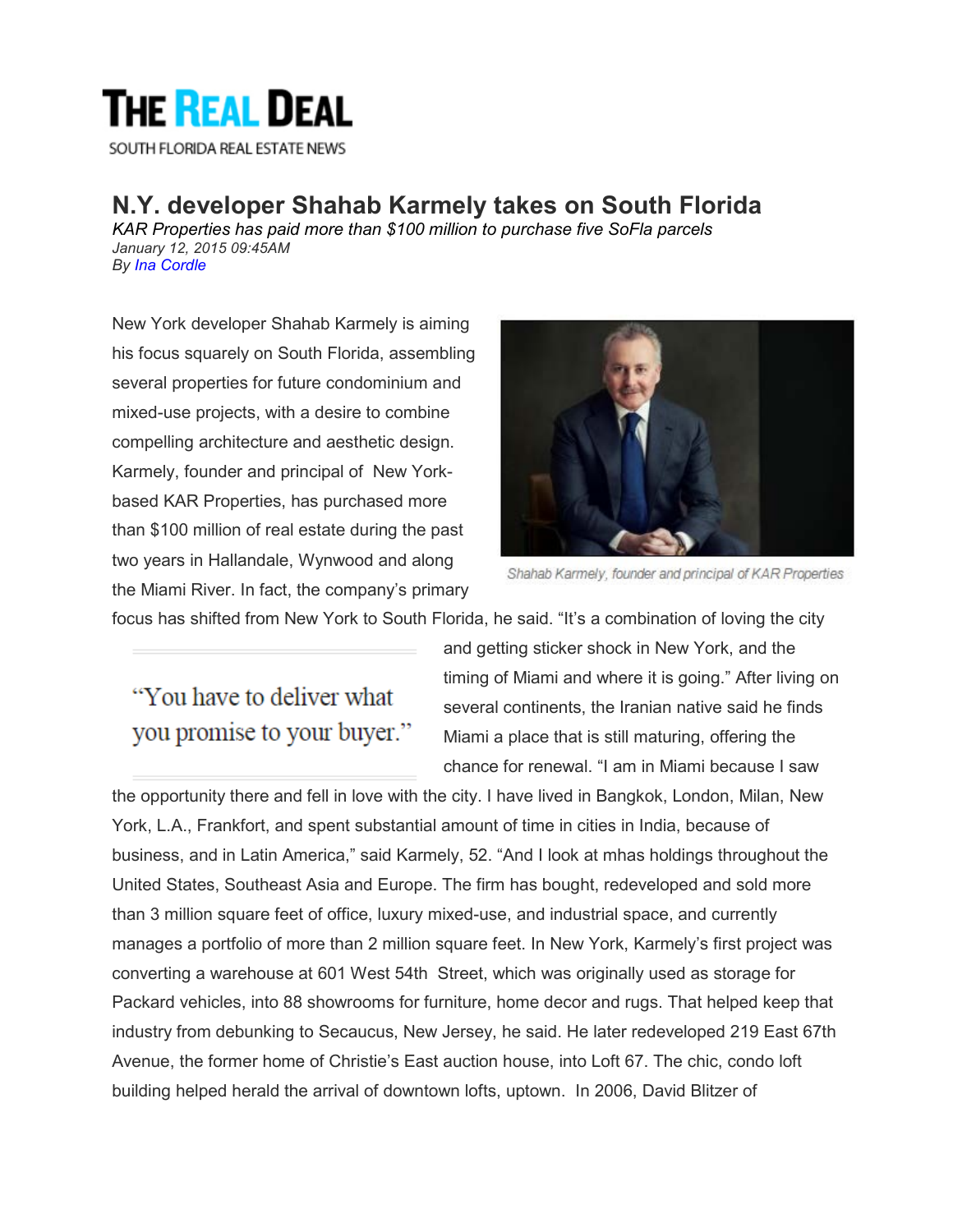Blackstone Group paid \$9.4 million for a penthouse there. Karmely had always visited South Florida, staying on the beach for a few days at a time. But two years ago, inspired by Swire Properties' plans for Brickell City Centre, he decided to take a deeper look at the area. He spent two weeks surveying the region — by helicopter, boat and car — to understand the market. By spring 2013 he had made his first purchase along the Miami River. In all, KAR Properties has accumulated five parcels in South Florida. It first paid \$27.5 million for a 1.8-acre river property at 24 Southwest Fourth Street, which was the site of two failed condo projects. Karmely then added two more adjacent river parcels totaling 3 acres, for a combined purchase price of \$33.1 million. In November 2014, his company paid \$34 million for a condo site at 2000 South Ocean Drive in Hallandale Beach. And in December 2014 KAR paid \$12.5 million for a 1.03-acre site in Wynwood, at 2050 North Miami Avenue. Karmely said he has a disciplined approach to buying. "Our motto is be selective in what you do, combine excellence in design with strategic vision and quality of execution," he said. "You have to deliver what you promise to your buyer." He still views Miami as a relative bargain among global capitals. "You can buy a world-class condo for less than in São Paulo or Rio, or a third of what you would have to spend in New York and a fifth of London, Paris, Moscow, Shanghai or Tokyo," he said. Karmely has chosen his sites with the potential for neighborhood development in mind. He picked Hallandale for its midpoint location. "Hallandale is not dense like Sunny Isles Beach. It has a beautiful beach and it is centrally located," he said. "Miami is becoming this beautiful pearl that stretches from South Beach to Fort Lauderdale — Sunny Isles, into Hollywood and Fort Lauderdale. This pearl necklace is being built as we speak." Miami developer Alan Ojeda, owner of Rilea Group, sees Karmely as a long term, strategic investor here. He said he hopes to partner with him on a project at some point in the future. "Some people come into a market because it is a hot market and that is it. They have to catch the next wave or they are out." Ojeda said. "He is a long term player. He recognizes Miami is a very important city, becoming more important. And even if he doesn't catch the next wave, he is here to stay." Karmely has yet to reveal his plans for his South Florida sites. He will announce the first two condo projects, along the Miami River and in Hallandale, in the spring, and expects to break ground by the end of the year or in early 2016. His goal is to start with aesthetically pleasing design, using a renowned architect. The plan, he said, is to offer condos with "amenitized living and lifestyle features." That means paying attention to such details as ceiling height, the exposure to light, wiring, soundproofing, the experience of the elevator, the feel of the lobby, and how residents are greeted when they arrive. "The real art is giving people what they don't even know they want," he said. For Wynwood, Karmely intends to expand his holdings, with the idea of creating a mixed-use project